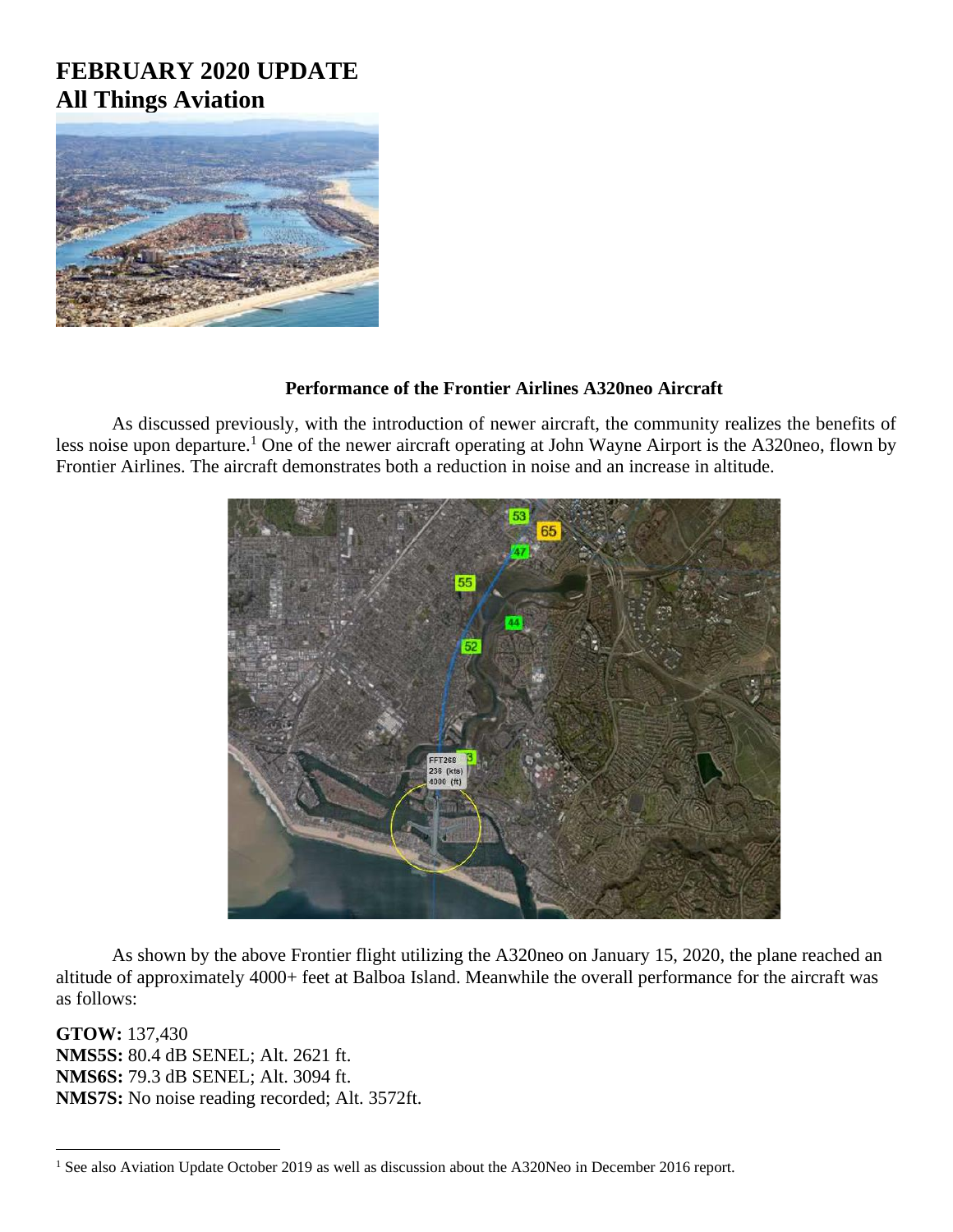The image below shows a February 4, 2020 Frontier flight to Las Vegas which registered an altitude of approximately 5300+ ft. at the peninsula and 4700+ ft. at Balboa Island.



Overall performance of the flight was as follows:

**GTOW:** 129,809 **NMS5:** No noise reading recorded; Alt. 2233 ft. **NMS6:** No noise reading recorded; Alt. 2477 ft. **NMS7:** No noise reading recorded; Alt. 3490 ft.

The following is a comparison of the Frontier A320neo to the Delta A220 also operating at the airport.

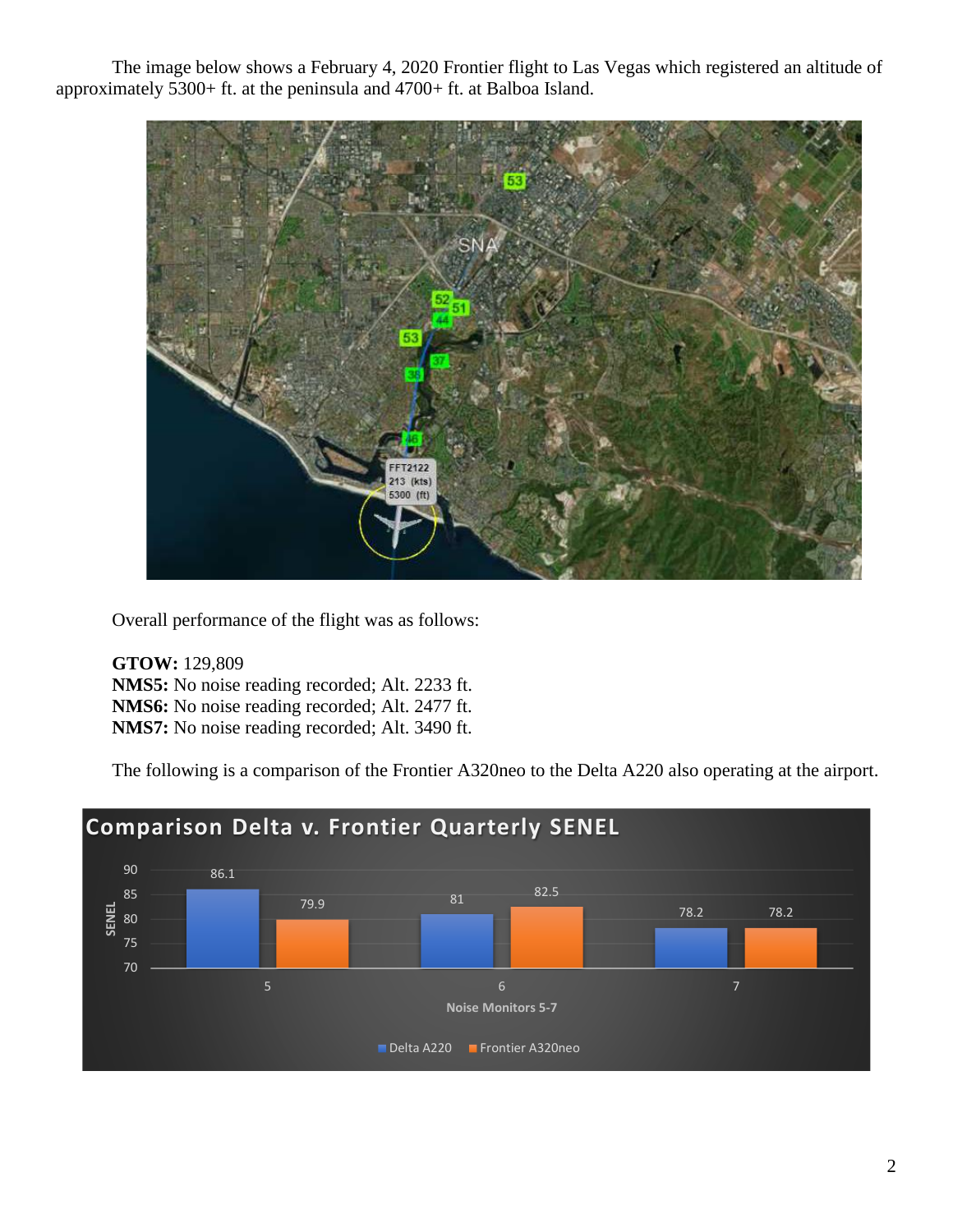

In addition, a comparison with Southwest as well as the Class A Limits:

And, a comparison with General Aviation jets:

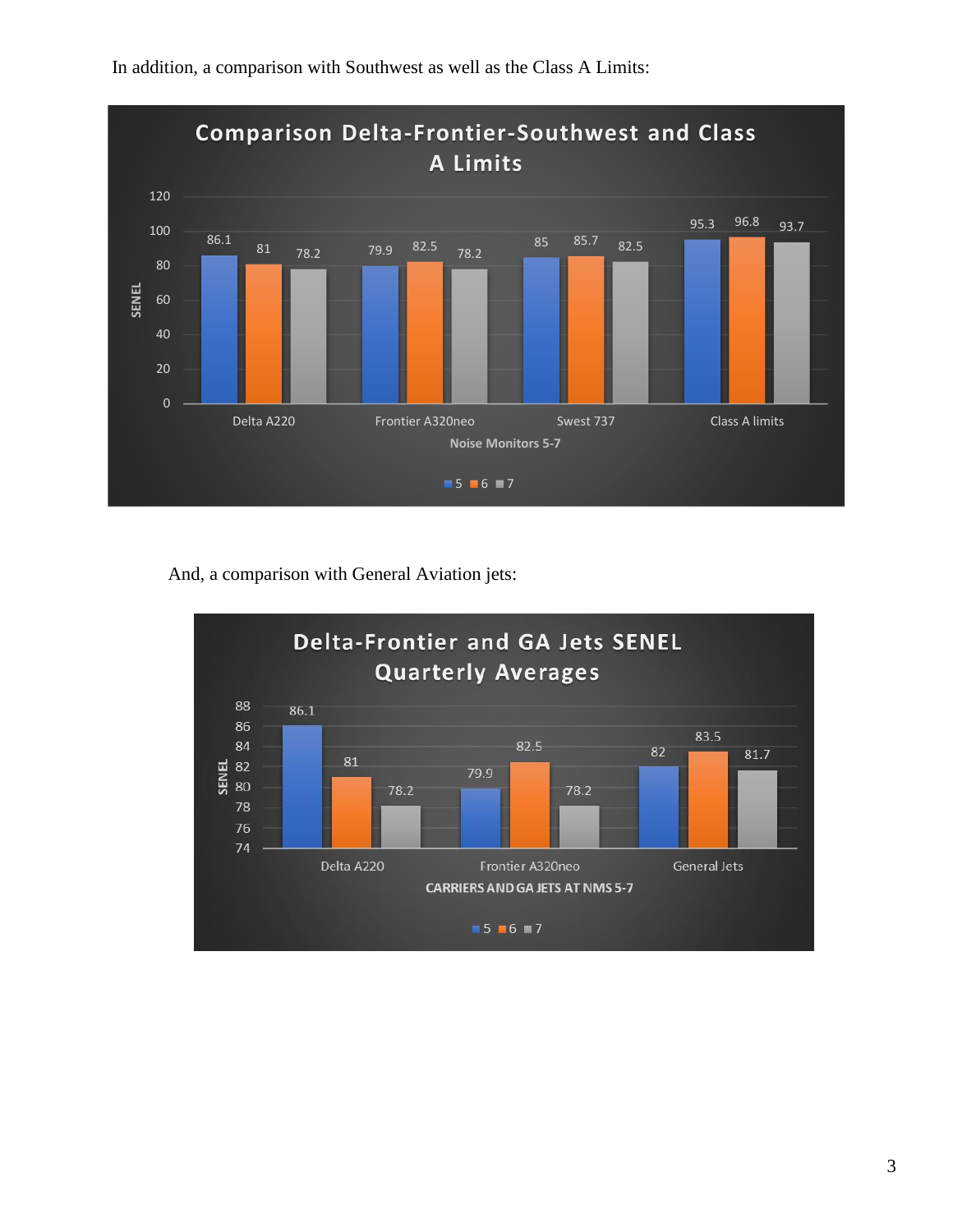## **Operations<sup>2</sup> and Departures Per Hour**

Many have asked about the hourly operations at the airport. The following is a chart of hourly operations for the month of August 2019, which is followed by a similar analysis of just one day in August 2019. Operations at the airport are affected by numerous factors such as weather; airspace structure and traffic control; ratio of arrivals to departures; taxiway configurations, locations of exit taxiways and the resulting runway occupancy time; presence of any wake turbulence, to name a few. The hourly capacity depends on the mix of arrivals and departures. As a further example, the greater the number of arrivals in an hour, the fewer departures will be accommodated.

![](_page_3_Figure_2.jpeg)

![](_page_3_Figure_3.jpeg)

<sup>2</sup> An Operation is defined as both an arrival and departure.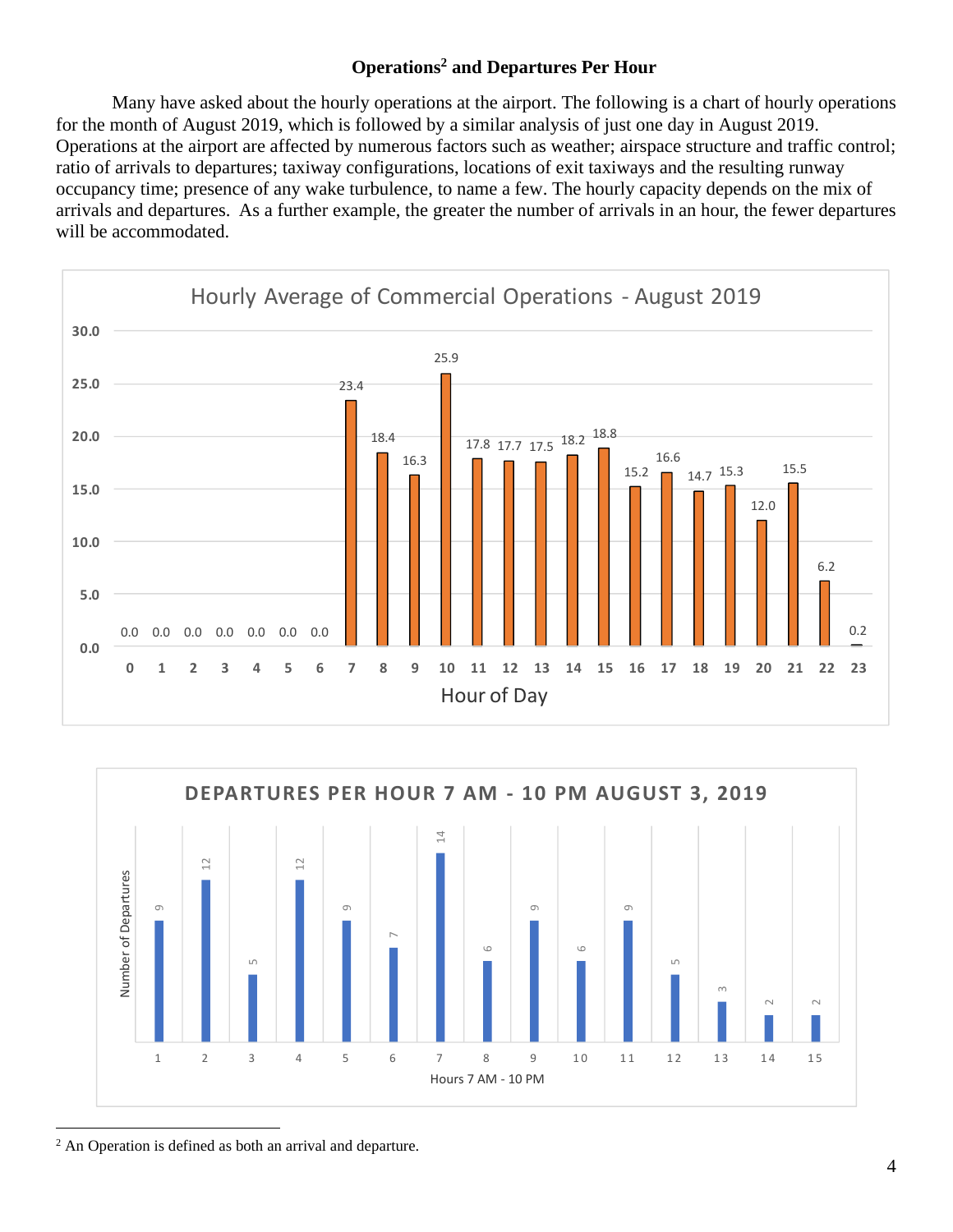#### **John Wayne Airport 2019**

In 2019, 10.657 Million Air Passengers (MAP) passed through the airport versus 10.664 MAP in 2018. The foregoing translated to 130.73 Average Daily Departures (ADDs) as compared to 128.30 ADDs for 2018. A further breakdown of the numbers showed that the largest increase in ADDs was a result of the increase of commuter carriers. <sup>3</sup>In 2019, the number of commuter ADDs was 7.34 ADDs while in 2018, the ADDs for the commuter carriers was 2.45 ADDs. Commuter ADDs are included in the overall ADDs. The following is an historical breakdown of ADDs for the years 2006 to the present:

![](_page_4_Figure_2.jpeg)

In addition, the 2006-2019 Million Air Passengers  $(MAP)^4$  is shown below:

![](_page_4_Figure_4.jpeg)

<sup>&</sup>lt;sup>3</sup> A commuter carrier which is defined as: Aircraft used for regularly scheduled air service, configured with not more than seventy (70) seats, and operating at weights not more than ninety thousand (90,000) pounds.

<sup>4</sup> Per the JWA Settlement Agreement, the MAP through December 31, 2020 is 10.8 MAP. Commencing January 1, 2021, the MAP will increase to 11.8 MAP until December 31, 2025.